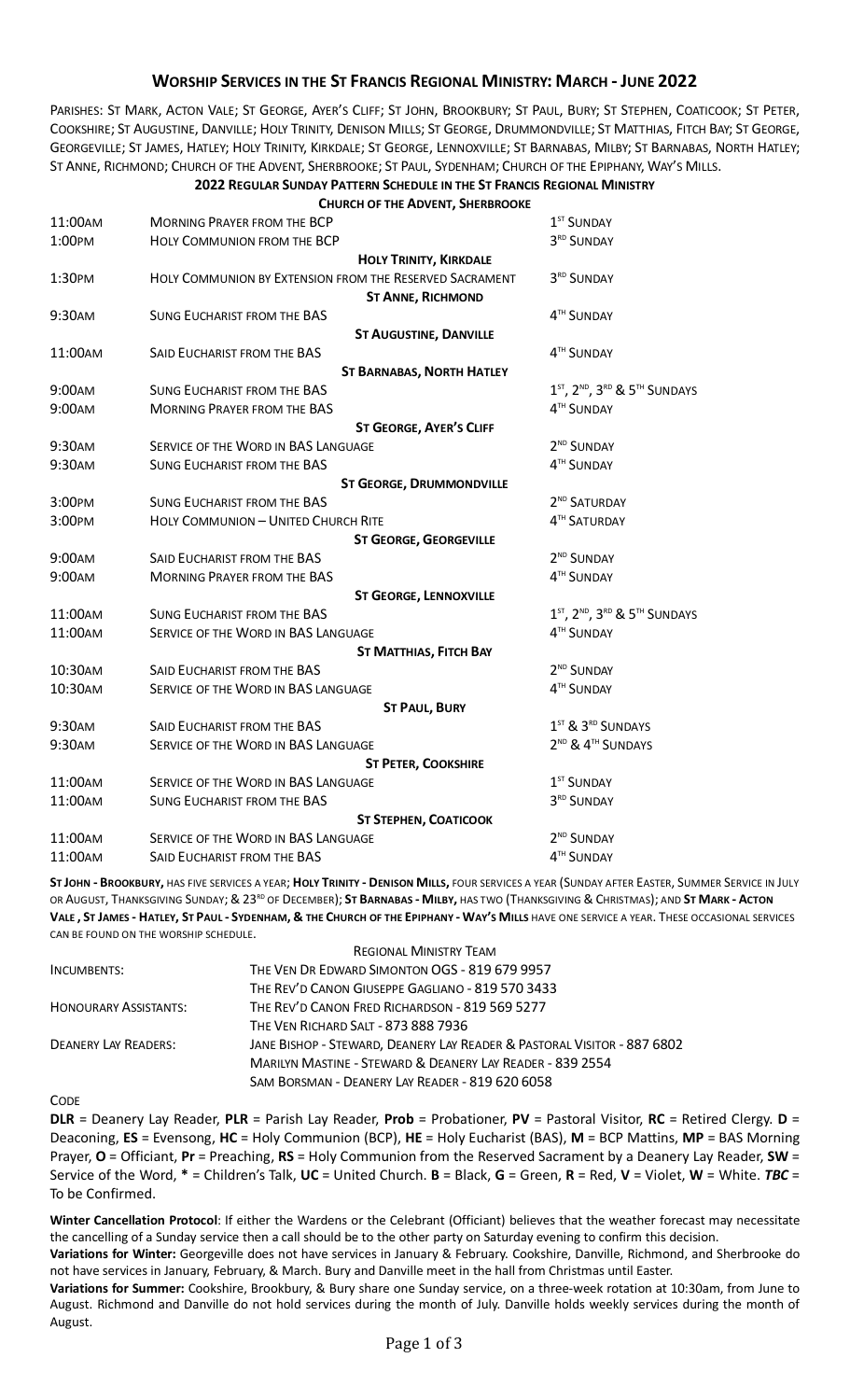| <b>MARCH 20™</b><br><b>LENT III</b><br>(V)       | 9:00am<br>11:00am                                                                                                                 | St Barnabas, North Hatley (HE)<br>St George, Lennoxville (HE)                                                                                                                                                                                                                   | Fr Giuseppe<br>Fr Giuseppe                                                                                                                                |
|--------------------------------------------------|-----------------------------------------------------------------------------------------------------------------------------------|---------------------------------------------------------------------------------------------------------------------------------------------------------------------------------------------------------------------------------------------------------------------------------|-----------------------------------------------------------------------------------------------------------------------------------------------------------|
| MARCH 27TH<br><b>LENT IV</b><br>(V)              | 9:00am<br>11:00am                                                                                                                 | St Barnabas, North Hatley (MP)<br>St George, Lennoxville (SW)                                                                                                                                                                                                                   | Sam, DLR<br>Sam, DLR                                                                                                                                      |
| APRIL 3RD<br><b>LENT V</b><br>(V)                | 9:00am<br>11:00am                                                                                                                 | St Barnabas, North Hatley (HE)<br>St George, Lennoxville (HE)                                                                                                                                                                                                                   | Fr Edward<br>Fr Edward                                                                                                                                    |
| APRIL 9TH                                        | 3:00 <sub>pm</sub>                                                                                                                | St George, Drummondville (HE)                                                                                                                                                                                                                                                   | Fr Edward                                                                                                                                                 |
| APRIL 10TH<br><b>PALM/PASSION SUNDAY</b><br>(R)  | 9:00am<br>9:00am<br>9:30 <sub>am</sub><br>$10:30$ am<br>11:00am                                                                   | St Barnabas, North Hatley (HE)<br>St George, Georgeville (HE with United Church) Fr Giuseppe<br>St George, Ayer's Cliff (HE)<br>St Matthias, Fitch Bay (HE)<br>St George, Lennoxville (HE)                                                                                      | Archdn Richard<br>Fr Edward<br>Fr Giuseppe<br>Archdn Richard                                                                                              |
| APRIL 15TH<br><b>GOOD FRIDAY</b><br>$(R \cap B)$ | 11:00am<br>2:00 <sub>pm</sub>                                                                                                     | St George, Lennoxville (Full BAS Liturgy)<br>St Barnabas, North Hatley (Simple BAS Liturgy)                                                                                                                                                                                     | Fr Edward<br>Fr Giuseppe                                                                                                                                  |
| APRIL 17TH<br><b>EASTER DAY</b><br>(W)           | 9:00am<br>9:00am<br>9:30 <sub>am</sub><br>9:30 <sub>am</sub><br>$10:30$ am<br>11:00am<br>11:00am<br>11:00am<br>1:30 <sub>pm</sub> | St Barnabas, North Hatley (HE)<br>St George, Georgeville (HE)<br>St Anne, Richmond (HE)<br>St George, Ayer's Cliff (RS)<br>St Matthias, Fitch Bay (HE)<br>St Augustine, Danville (HE)<br>St George, Lennoxville (HE)<br>St Peter, Cookshire (RS)<br>Holy Trinity, Kirkdale (RS) | Fr Giuseppe<br>Archdn Heather, RC<br>Fr Edward<br>Sam, DLR<br>Archdn Heather, RC<br>Fr Edward<br>Fr Giuseppe<br>Jane, DLR & PLR<br>Marilyn, DLR Cancelled |
| APRIL 23RD                                       | 3:00 <sub>pm</sub>                                                                                                                | St George, Drummondville (SW)                                                                                                                                                                                                                                                   | <b>UC Rite</b>                                                                                                                                            |
| APRIL 24™<br><b>EASTER II</b><br>(W)             | 9:00am<br>9:30 <sub>am</sub><br>11:00am<br>11:00am<br>2:00 <sub>pm</sub>                                                          | St Barnabas, North Hatley (MP)<br>St Anne, Richmond (HE)<br>St Augustine, Danville (HE)<br>St George, Lennoxville (SW)<br>Holy Trinity, Denison Mills (HE)                                                                                                                      | Sam, DLR<br>Fr Giuseppe<br>Fr Giuseppe<br>Sam, DLR<br>Fr Giuseppe & Marilyn, DLR                                                                          |
| $MAY 1ST$<br><b>EASTER III</b><br>(W)            | 9:00am<br>11:00am<br>11:00am<br>1:00 <sub>pm</sub>                                                                                | St Barnabas, North Hatley (HE)<br>St George, Lennoxville (HE)<br>St Peter, Cookshire (SW)<br>Church of the Advent, Sherbrooke (HC)                                                                                                                                              | Fr Edward<br>Fr Edward<br>Jane, DLR & PLR<br>Fr Giuseppe                                                                                                  |
| MAY 8 <sup>TH</sup><br><b>EASTER IV</b><br>(W)   | 9:00am<br>9:00am<br>9:30 <sub>am</sub><br>9:30 <sub>am</sub><br>$10:30$ am<br>11:00am<br>11:00am                                  | St Barnabas, North Hatley (HE)<br>St George, Georgeville (HE)<br>St Anne, Richmond (HE)<br>St George, Ayer's Cliff (SW)<br>St Matthias, Fitch Bay (HE)<br>St George, Lennoxville (HE)<br>St Augustine, Danville (HE)                                                            | Archdn Richard<br>Fr Edward<br>Fr Giuseppe<br>Sam, DLR<br>Fr Edward<br>Archdn Richard<br>Fr Giuseppe                                                      |
| MATH                                             | 3:00 <sub>pm</sub>                                                                                                                | St George, Drummondville (HE)                                                                                                                                                                                                                                                   | <b>Bishop Bruce</b>                                                                                                                                       |
| <b>MAY 15TH</b><br><b>EASTER V</b><br>(W)        | 9:00am<br>11:00am<br>11:00am<br>11:00am                                                                                           | St Barnabas, North Hatley (HE)<br>Church of the Advent, Sherbrooke (M)<br>St George, Lennoxville (HE)<br>St Peter, Cookshire (HE)                                                                                                                                               | Fr Giuseppe<br>PLR<br>Fr Giuseppe<br>Fr Edward                                                                                                            |